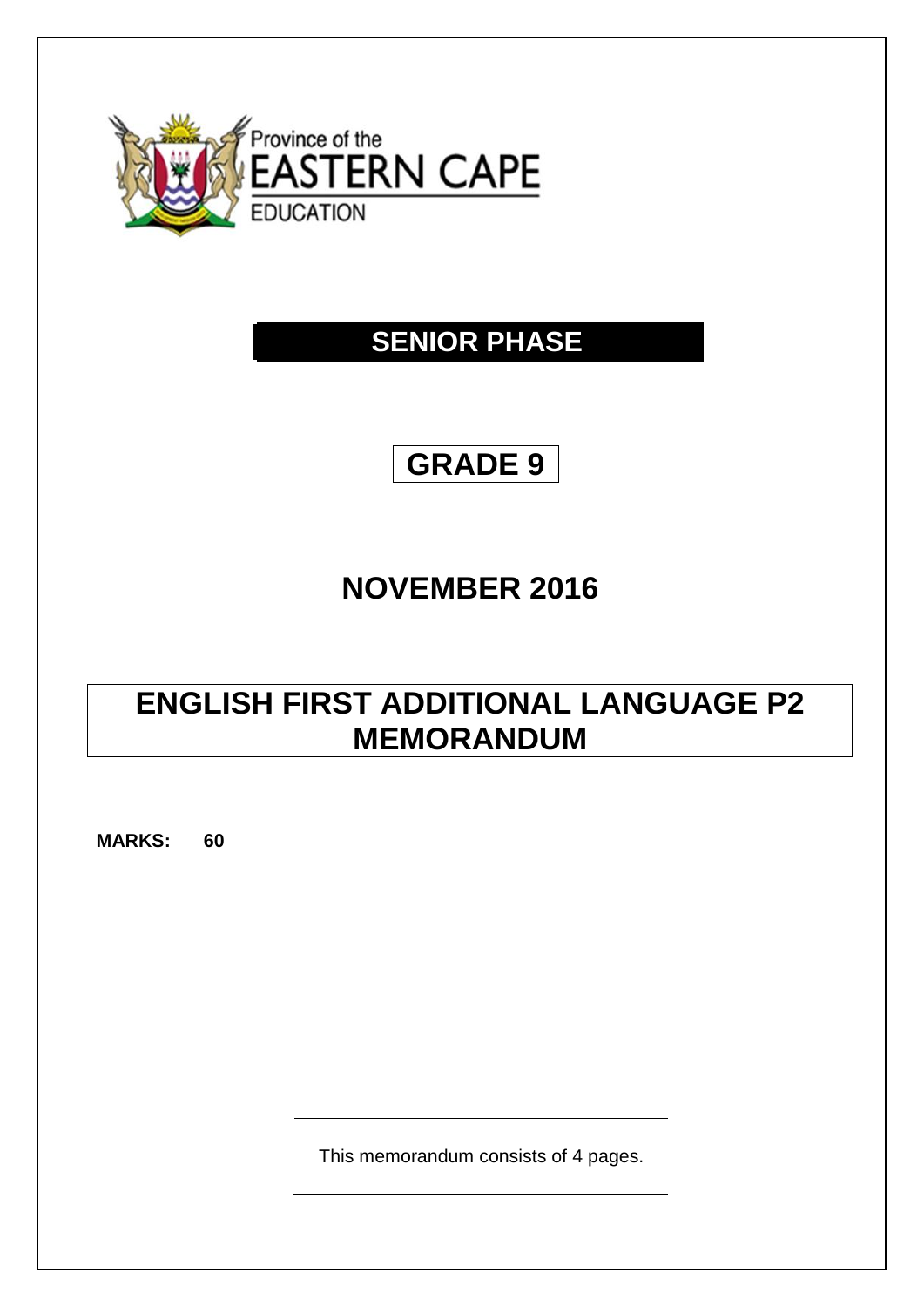## **SECTION A**

## **QUESTION 1: COMPREHENSION**

| 1.1  | B                                                                                                                                                                                                                                  | alliteration. $\sqrt{ }$                                                       |         | (1)        |  |
|------|------------------------------------------------------------------------------------------------------------------------------------------------------------------------------------------------------------------------------------|--------------------------------------------------------------------------------|---------|------------|--|
| 1.2  | The children and single mothers who have to raise them, are neglected $\sqrt{ }$<br>They do not have any support. $\sqrt{ }$                                                                                                       |                                                                                |         |            |  |
| 1.3  | (Any 2 x 1)<br>Murder/rape/armed robbery/serious assault                                                                                                                                                                           |                                                                                |         | (2)        |  |
| 1.4  | A crime factory. $\sqrt{ }$                                                                                                                                                                                                        |                                                                                |         |            |  |
| 1.5  | <b>National Crime Prevention Strategy</b><br>NOTE: every word should be with a capital letter                                                                                                                                      |                                                                                |         |            |  |
| 1.6  | Violence $\sqrt$<br>Crimes against women and children. $\sqrt{ }$                                                                                                                                                                  |                                                                                |         |            |  |
| 1.7  | Fact $\sqrt{ }$                                                                                                                                                                                                                    |                                                                                |         |            |  |
| 1.9  | 1.9.1                                                                                                                                                                                                                              | False $\sqrt{ }$                                                               |         | (1)        |  |
|      | 1.9.2                                                                                                                                                                                                                              | "Poor people are no more likely to turn to crime than rich people." $\sqrt{ }$ |         |            |  |
|      |                                                                                                                                                                                                                                    | <b>OR</b>                                                                      |         |            |  |
|      |                                                                                                                                                                                                                                    | "Poverty plays a role but it is not a driver of crime" $\sqrt{ }$              | (Any 1) | (1)        |  |
| 1.10 |                                                                                                                                                                                                                                    | They have more social stress. $\sqrt{ }$<br>Alcohol abuse $\sqrt{}$            |         |            |  |
|      | Many orphaned children $\sqrt{}$<br>(Any 2 x 1)                                                                                                                                                                                    |                                                                                |         | (2)<br>(1) |  |
| 1.11 | Their parents have died of Aids-related illnesses. $\sqrt{ }$<br>(Any similar answer)                                                                                                                                              |                                                                                |         |            |  |
| 1.12 | NICRO $\sqrt$                                                                                                                                                                                                                      |                                                                                |         |            |  |
| 1.13 | Yes<br>Young people under the age of 21 being arrested for crimes have increased<br>with 27% in three years. $\sqrt{ }$                                                                                                            |                                                                                |         |            |  |
|      | NOTE: No mark for Yes or No, only for motivation.                                                                                                                                                                                  |                                                                                |         |            |  |
| 1.14 | Yes                                                                                                                                                                                                                                |                                                                                |         |            |  |
|      | It will scare the children so much that they would not want to commit a crime<br>again/they will realize that committing a crime is not worth spending their lives<br>in jail. (Any good motivation should be credited) $\sqrt{v}$ |                                                                                |         |            |  |
|      |                                                                                                                                                                                                                                    | <b>OR</b>                                                                      |         |            |  |
|      | <b>No</b><br>Children who go to jail become hardened criminals/children in jail meet older<br>criminals who lure them further into crime. (Any good motivation should be<br>credited) $\sqrt{v}$                                   |                                                                                |         |            |  |
|      |                                                                                                                                                                                                                                    | NOTE: No mark for Yes or No, only for motivation.                              |         | (2)        |  |
| 1.15 | emotive                                                                                                                                                                                                                            |                                                                                |         | (1)        |  |
| 1.16 | "again" $\sqrt{ }$                                                                                                                                                                                                                 |                                                                                |         | (1)        |  |
| 1.17 | Nombulelo Damba $\sqrt{}$                                                                                                                                                                                                          |                                                                                |         | (1)        |  |
| 1.18 | Vato-Slokos √<br>Madonsela $\sqrt{}$                                                                                                                                                                                               |                                                                                |         | (2)        |  |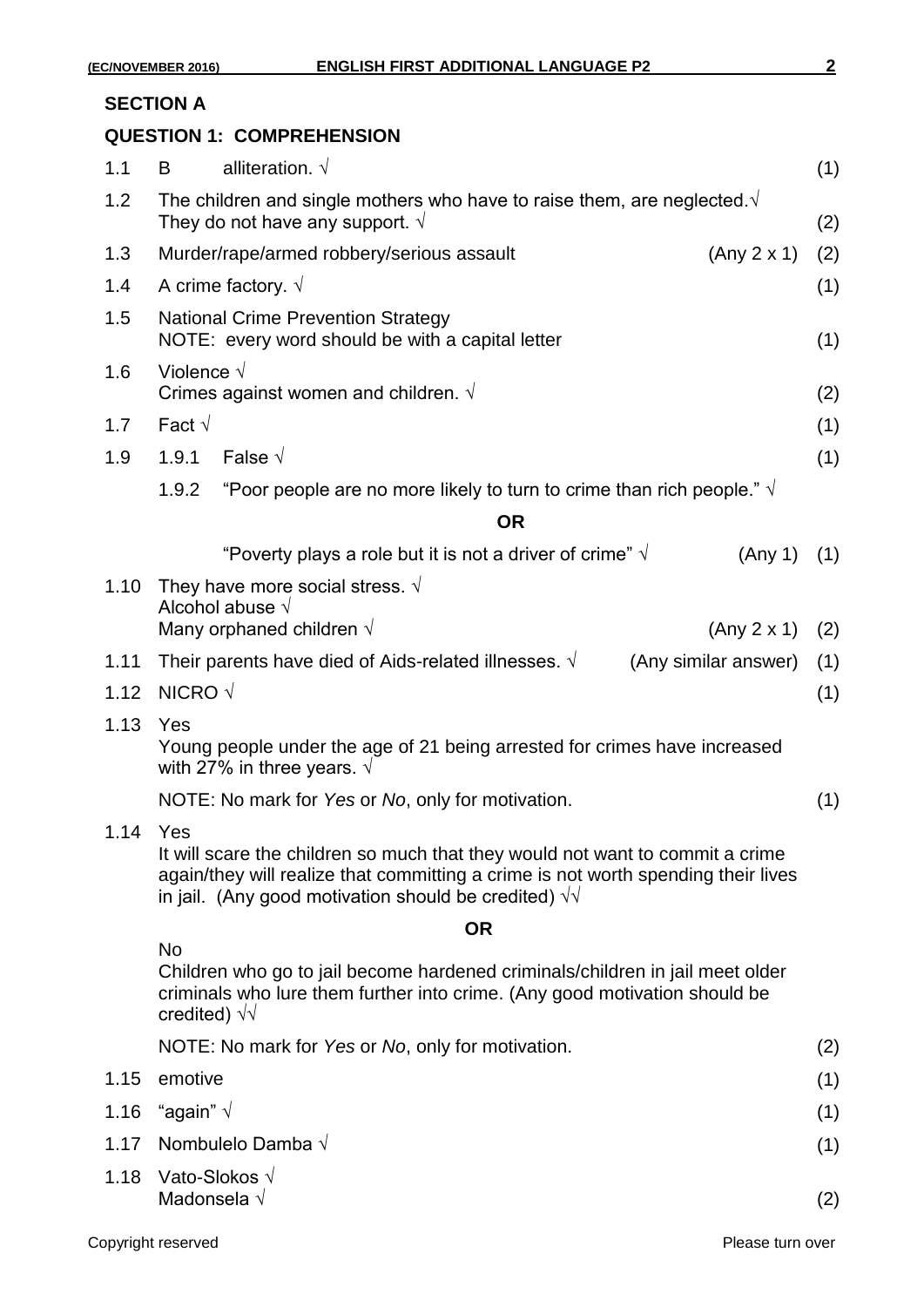| 3    | <b>ENGLISH FIRST ADDITIONAL LANGUAGE P2</b><br>(EC/NOVEMBER 2016)                                                                                                             |        |  |
|------|-------------------------------------------------------------------------------------------------------------------------------------------------------------------------------|--------|--|
| 1.19 | They were still wearing their school uniforms. $\sqrt{ }$                                                                                                                     | (1)    |  |
| 1.20 | "waged a running battle" $\sqrt{ }$                                                                                                                                           | (1)    |  |
| 1.21 | The police arrived. $\sqrt{ }$                                                                                                                                                | (1)    |  |
| 1.22 | Yes<br>They could have been busy with other emergencies. They might not have<br>been informed earlier about the incident. (Accept any well-motivated<br>answer) $\sqrt{v}$    |        |  |
|      | <b>OR</b><br><b>No</b><br>It shows the lack of commitment on the police's side. They do not really care<br>about gang violence. (Accept any well-motivated answer) $\sqrt{v}$ |        |  |
|      |                                                                                                                                                                               |        |  |
|      | NOTE: No mark for Yes or No, only for motivation.                                                                                                                             | (2)    |  |
|      | <b>TOTAL SECTION A:</b><br><b>SECTION B: LANGUAGE IN CONTEXT</b>                                                                                                              | 30     |  |
|      | <b>QUESTION 2</b>                                                                                                                                                             |        |  |
| 2.1  | Figuratively $\sqrt{}$                                                                                                                                                        |        |  |
| 2.2  | Do we all belong to the South African family? $\sqrt{ }$                                                                                                                      | (1)    |  |
| 2.3  | It is the name of a person. $\sqrt{ }$<br>2.3.1                                                                                                                               | (1)    |  |
|      | 2.3.2 Proper noun $\sqrt{ }$                                                                                                                                                  | (1)    |  |
| 2.4  | gift $\sqrt{ }$                                                                                                                                                               |        |  |
| 2.5  | He gives us his vision of a free and inclusive South Africa and the belief that it<br>can be achieved. $\sqrt{ }$                                                             |        |  |
| 2.6  | The mayor said that that day ( $\sqrt{ }$ ) was ( $\sqrt{ }$ ) a sad day for their ( $\sqrt{ }$ ) country.                                                                    | (3)    |  |
| 2.7  | Themselves $\sqrt{}$                                                                                                                                                          | (1)    |  |
| 2.8  | Janet asked me if I would like to attend the memorial service on Thursday.<br>(1/2 mark for each correct punctuation mark)                                                    |        |  |
|      | <b>QUESTION 3: VISUAL LITERACY</b>                                                                                                                                            | $[13]$ |  |
|      | <b>ANALYSING AN ADVERTISEMENT</b>                                                                                                                                             |        |  |
| 3.1  | Bayworld, a tourist attraction with live animals and historic places to visit. $\sqrt{ }$                                                                                     | (1)    |  |
| 3.2  | Pictures/bold lettering $\sqrt{}$<br>(Any 1)                                                                                                                                  | (1)    |  |
| 3.3  | Tourists visiting Port Elizabeth/people who want to see live animal<br>displays/people who are interested in history/museums. $\sqrt{ }$                                      | (1)    |  |
| 3.4  | Number seven $\sqrt{}$ (both words must be written out in full to earn the mark)                                                                                              | (1)    |  |
| 3.5  | Shipwrecks and dinosaurs are included in exhibits of artefacts. $\sqrt{ }$                                                                                                    | (1)    |  |
| 3.6  | Port Elizabeth's $\sqrt{ }$<br>3.6.1                                                                                                                                          | (1)    |  |
|      | 3.6.2 From $\sqrt{ }$                                                                                                                                                         | (1)    |  |
|      | 3.6.3 Varieties $\sqrt{ }$                                                                                                                                                    | (1)    |  |
|      |                                                                                                                                                                               |        |  |